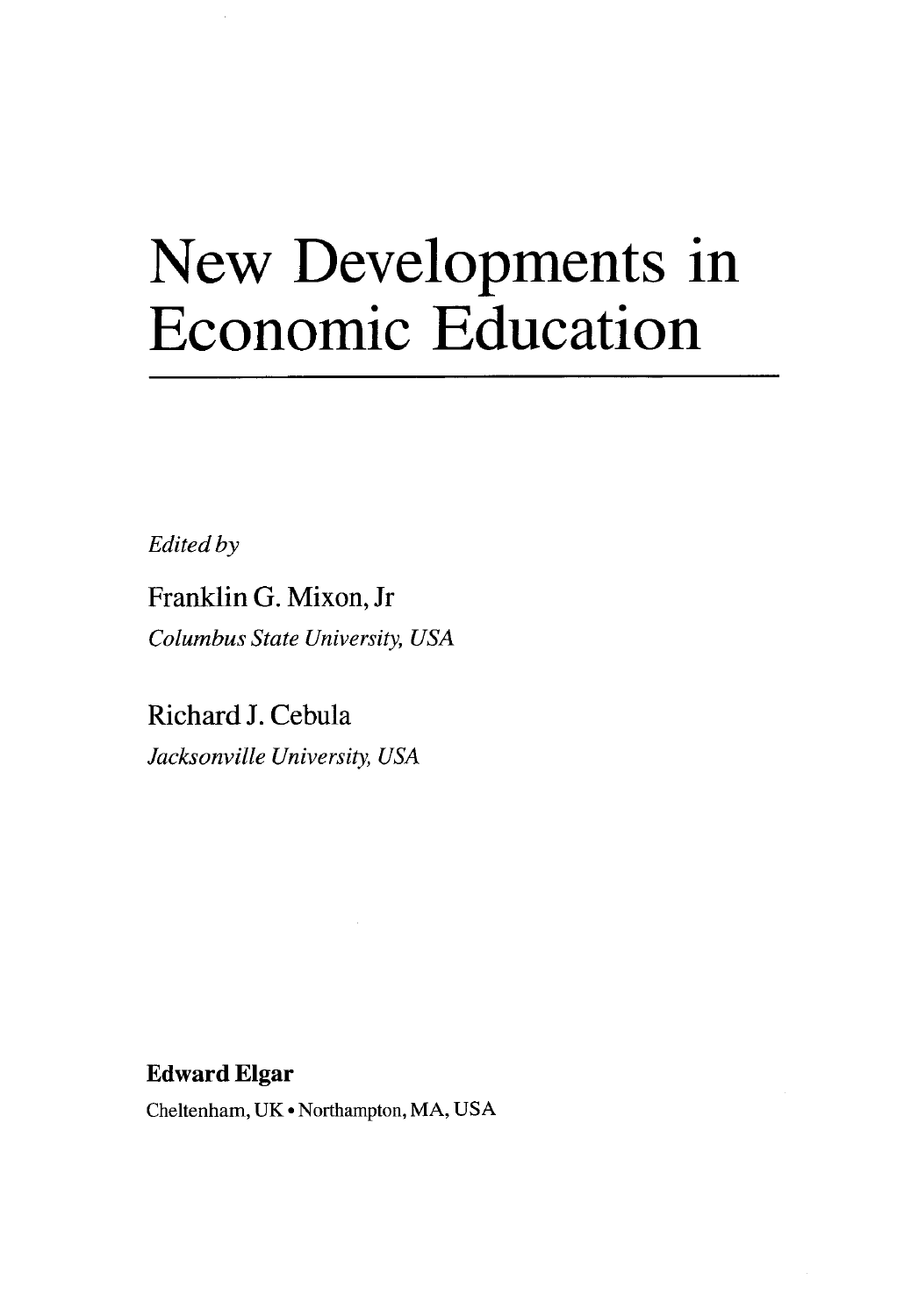## Contents

| List of contributors<br>Preface |                                                                                               | vii<br>XV |
|---------------------------------|-----------------------------------------------------------------------------------------------|-----------|
| 1                               | A spoonful of sugar helps the medicine go down:<br>why good content is never enough           | 1         |
|                                 | Wayne Geerling and G. Dirk Mateer                                                             |           |
| 2                               | A classroom federal funds market experiment                                                   | 21        |
|                                 | Denise Hazlett                                                                                |           |
| 3                               | An improved in-class bargaining demonstration                                                 | 41        |
|                                 | Calvin Blackwell                                                                              |           |
|                                 | 4 Bo knows property rights and futures markets: economics                                     |           |
|                                 | in Trading Places                                                                             | 46        |
|                                 | Michael R. Hammock and Art Carden                                                             |           |
| 5                               | Crony capitalism in The Gilded Age by Twain and Warner and its                                |           |
|                                 | relevance for today                                                                           | 53        |
|                                 | Michelle A. Vachris                                                                           |           |
| 6                               | Including short stories in economics courses                                                  | 65        |
|                                 | Philip J. Ruder                                                                               |           |
| 7                               | Some brief syllabus advice for the young economist                                            | 76        |
|                                 | Emily Chamlee-Wright and Joshua C. Hall                                                       |           |
| 8                               | Using literature to teach the economics of the Soviet-type and<br>centrally planned economies | 88        |
|                                 | Zenon X. Zygmont                                                                              |           |
| 9.                              | Not so Bleak House: business and entrepreneurship in Dickens                                  | 97        |
|                                 | Sarah E. Skwire                                                                               |           |
| 10                              | Beyond the can opener: a top ten list of economics humor                                      | 112       |
|                                 | Yoram Bauman                                                                                  |           |
| 11                              | Can't see the tacking for the trees? Try a Coasian solution                                   | 126       |
|                                 | Scott A. Beaulier, Franklin G. Mixon, Jr and Richard J. Cebula                                |           |
| 12                              | Teaching the economics of income tax evasion                                                  | 133       |
|                                 | Richard J. Cebula and Maggie Foley                                                            |           |
| 13                              | The black market and the silver screen: economics in                                          |           |
|                                 | The Third Man                                                                                 | 140       |
|                                 | Michael R. Hammock and Art Carden                                                             |           |